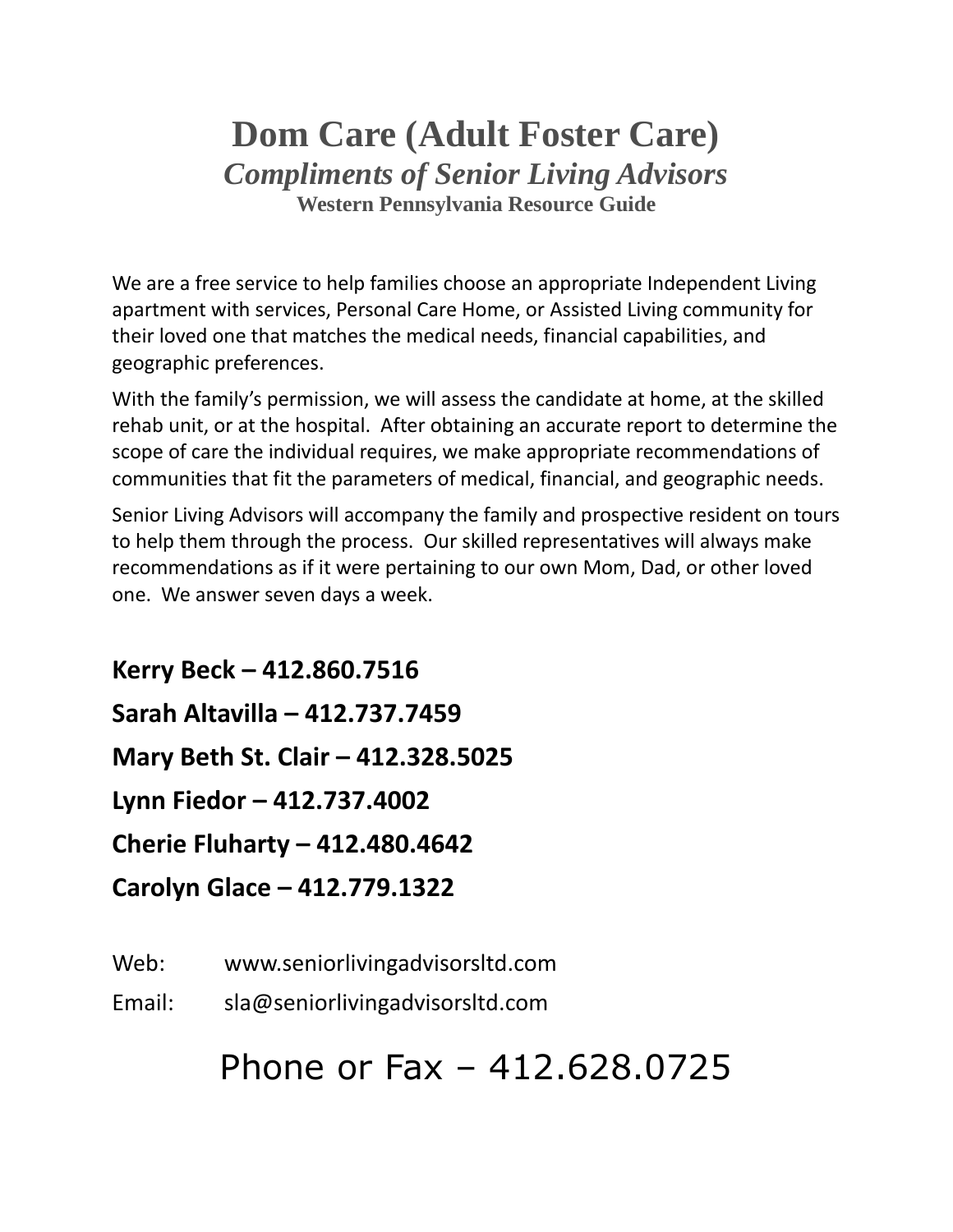# **Dom Care (Adult Foster Care)**

Adults who are independently mobile or semi-mobile, but cannot live independently, may be matched with families who are willing to open their hearts and provide a warm and caring home filled with love, support and encouragement. Dom Care providers care for no more than three people, and are able to give individual attention to each resident.

## **Who is eligible to be a Dom Care resident?**

A Dom Care resident must be:

- 18 years of age or older,
- Independently mobile or semi-mobile,
- Unable to live alone,
- In need of supervision or assistance with activities of daily living and
- Willing to live with a family.

An individual who qualifies for Dom Care services may have a physical or intellectual disability, mental health diagnosis, or be a frail older adult. As part of the Dom Care application, an interested adult is required to have an MA 51 Medical Evaluation completed by their doctor.

The individual is also assessed by an Allegheny County DHS Area Agency on Aging (AAA) care manager to determine what level-of-care is needed.

When a Dom Care Home is found that best meets a person's needs, interests and preferences, a visit is made to the home, and a trial stay is completed prior to beginning residence. The AAA care manager, Dom Care provider and resident work together through ongoing care management to ensure a safe, supportive and stable living arrangement.

#### **What is a Dom Care Home?**

A Dom Care Home is a private residence certified by AAA, according to PA Code Title 6, Aging, Chapter 21 Domiciliary Care regulations. Dom Care Homes maintain a home-like setting and have no more than three residents at one time. Every home must meet home certification requirements and be re-certified annually.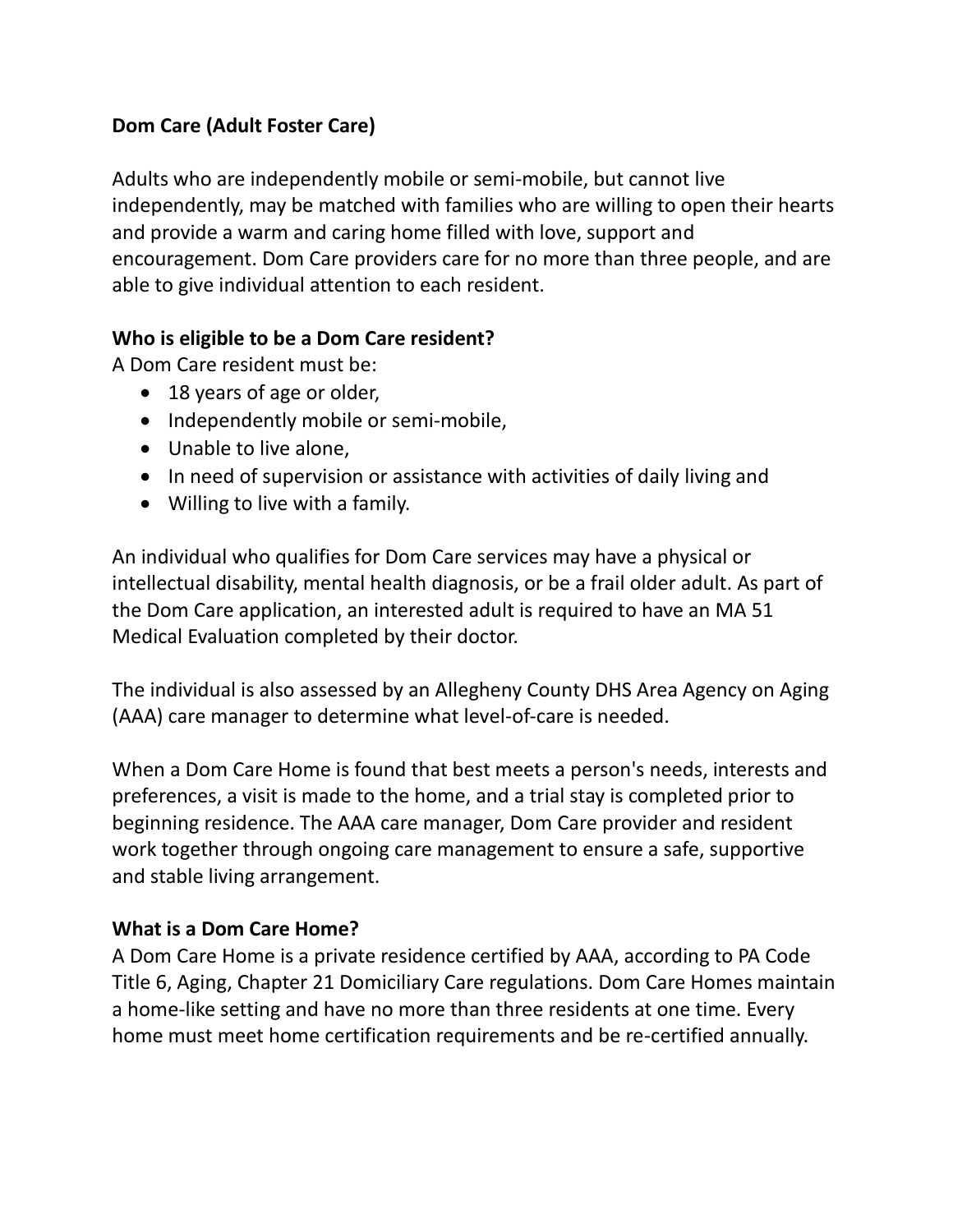# **Who Can Be a Dom Care Home provider?**

Dom Care Home providers are individuals of all ages and backgrounds who are willing to share their homes and open their hearts to others. In addition to a monthly payment, Dom Care providers receive companionship and a feeling of well-being for providing a sense of family to someone in need.

# **A Dom Care Home provider must**

- Be 21 years of age or older
- Be a Pennsylvania resident
- Reside in the prospective Dom Care home
- Have a physical exam including a tuberculosis test or chest x-ray
- Have First Aid and CPR certification
- Pass criminal history clearances and
- Provide satisfactory financial and personal references

A Dom Care provider has designated responsibilities for the round-the-clock care of his/her Dom Care resident(s) including care in emergencies.

# **What Does Dom Care Cost?**

Effective January 1, 2020 Domiciliary Care consumers will pay their provider \$1,007.60 per month and retain the balance of at least \$209.70 as a personal needs allowance as determined by the Pennsylvania Department of Aging. Domiciliary Care couples will pay their provider \$1,760.20 per month and retain at least \$362.20 per month as their personal needs allowance as determined by the Pennsylvania Department of Aging.

In addition to room and board, PA Dom Care participants receive personal care and assistance with their ADLs. They receive case management services from the state and monitoring of their wellbeing, as well as monitoring of their home's safety. Laundry, housekeeping, transportation assistance, medication management and recreational activities are all the responsibility of the Dom Care Providers. It is worth noting that medical care is not a covered benefit of this program

The payment is made to the Dom Care provider by the resident(s) or the